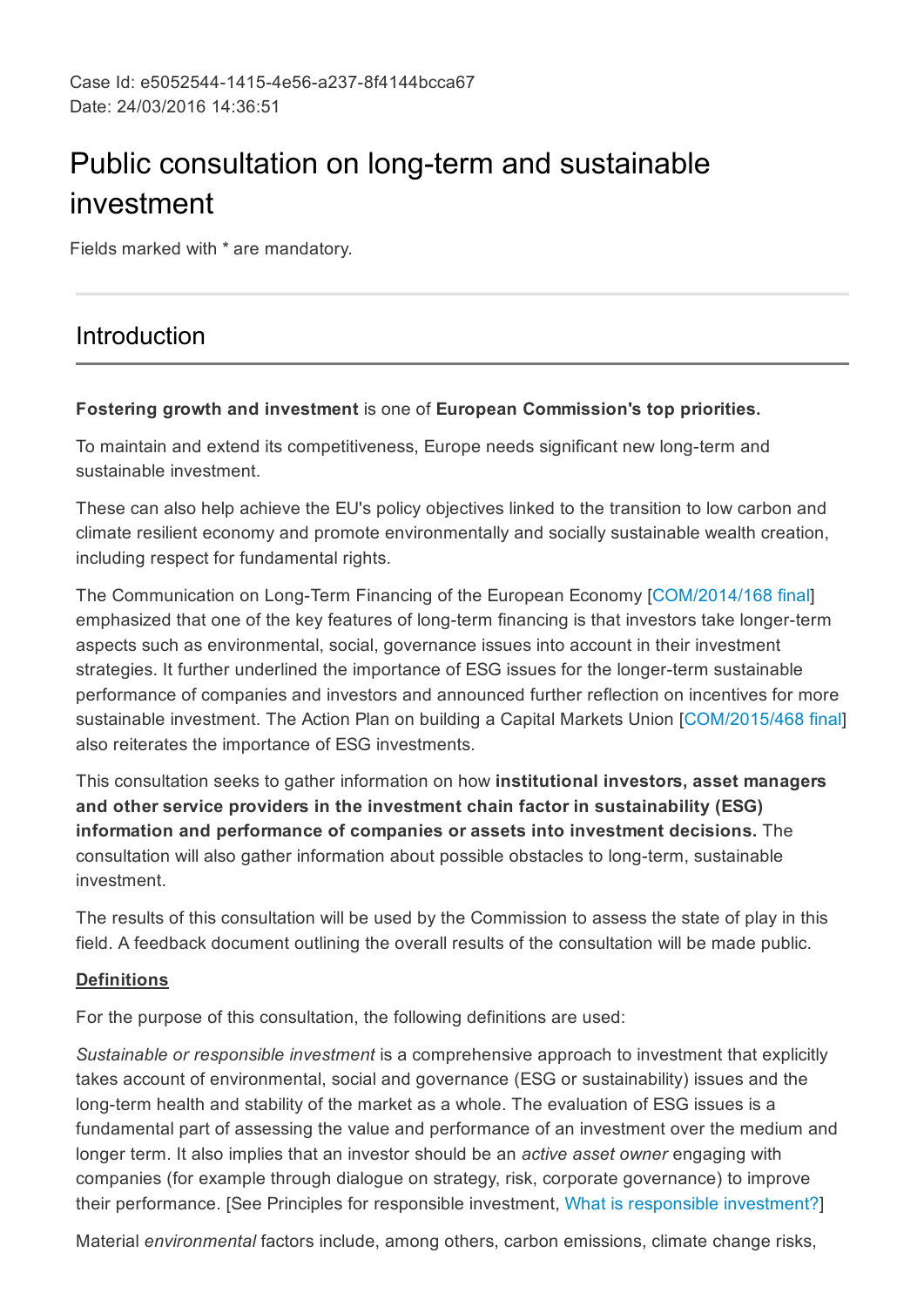energy usage, raw material sourcing and supply risks, waste and water management. *Social* factors include, in particular, customer and employee relations, health and safety, human capital management, fundamental rights. *Governance* matters include, in particular, board accountability, structure and size, management ability to deliver a strategy, executive compensation schemes, bribery and corruption.

Specific Privacy Statement:

SpecificPrivacyStatement.pdf

## About the respondent

 $\star$  1. Please provide your full name (authority, association, organisation, enterprise, ..., as applicable)

Rients Abma

 $\star$  2. Please provide contact details (e-mail, phone number, postal address)

```
rients.abma@eumedion.nl
```
\* 3. Are you replying as:

- a. Public authority
- ◯ b. Institutional investor
- c. Asset manager
- ◯ d. Other service provider or advisor
- e. Company
- **f.** Association
- $\bigcirc$  g. Retail investor
- h. Private person
- i. Other

\* Please specify:

a. Public authority \*

- International
- National
- Other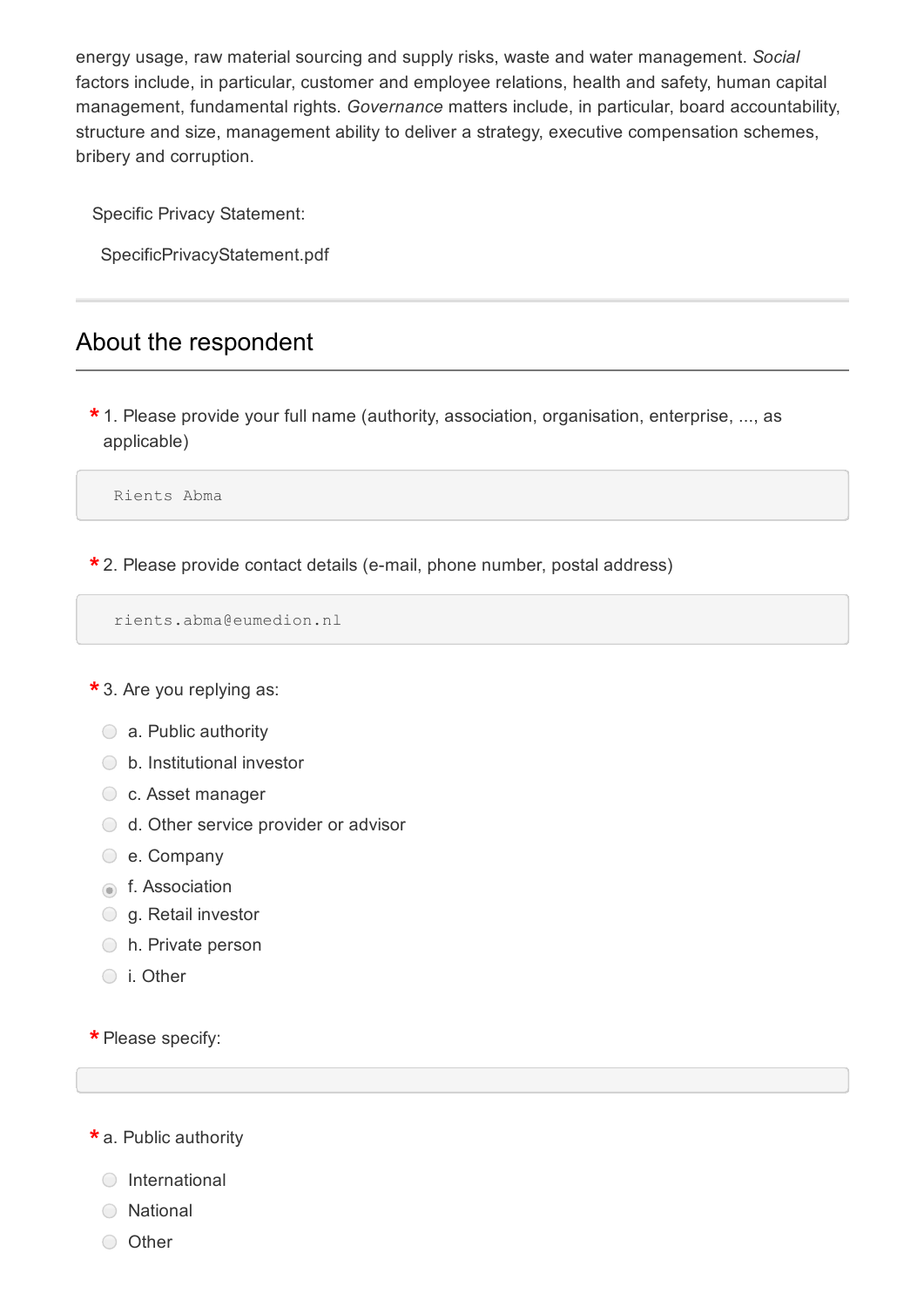\* Please specify:

b. Institutional investor \*

- ◯ Pension fund
- $\bigcirc$  Insurance
- ◯ Bank
- Other

\* Please specify:

 $\star$  d. Other service provider or advisor

- $\bigcirc$  Investment bank or broker
- ◯ Investment consultant
- Financial analyst
- O Proxy advisor
- Accountant or auditor
- **◯ Credit rating agency**
- Other

\* Please specify:

## \* f. Association

- **Investor association**
- Association of beneficiaries of institutional investors
- Association of asset managers
- ◯ Business federation
- **C** Trade Union
- O NGO
- O Other

\* Please specify:

Please indicate the total amount of investments in EUR millions as of 31 December 2014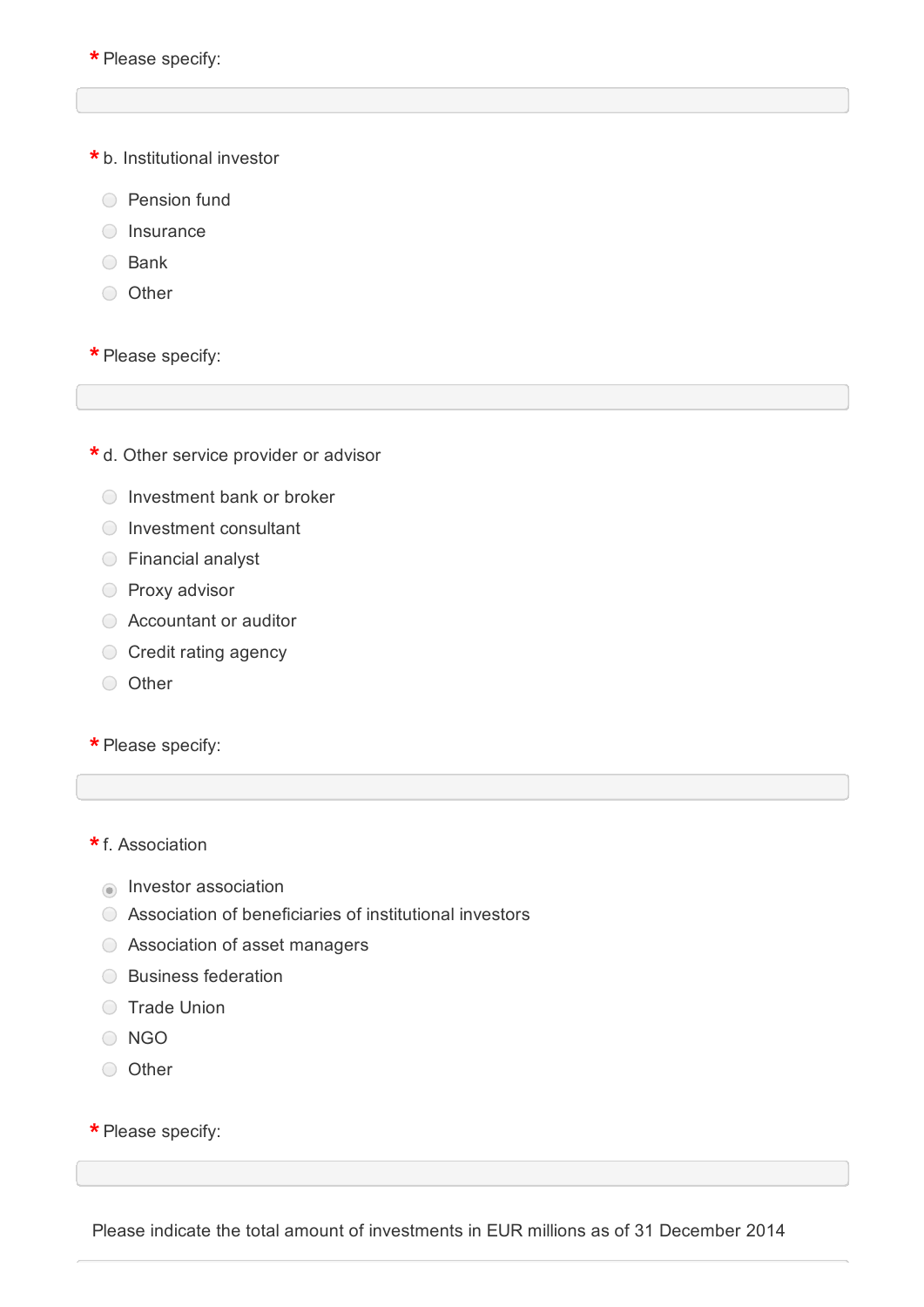Please estimate the proportion of your total investments as of 31 December 2014 that can be considered as sustainable investment on the basis on the definition proposed in this consultation paper.

Please indicate whether you plan to increase or decrease the proportion of sustainable investments over the next 5 years on the basis of your existing investment policy and business strategy. If possible, please provide an estimation.

 $^{\star}$  4. Is your organisation registered in the EU Transparency Register? (If not, you may register [here,](http://ec.europa.eu/transparencyregister/public/homePage.do?locale=en#en) although you do not have to be registered to reply to this consultation.)

Yes

◯ No

If registered, please indicate your ID number: \*

65641341034-11

5. Please indicate your country of residence or establishment: \*

- Austria
- Belgium
- Bulgaria
- **Croatia**
- ◯ Cyprus
- Czech Republic
- O Denmark
- **C** Estonia
- Finland
- **C** France
- Germany
- **Greece**
- Hungary
- O Ireland
- $\bigcirc$  Italy
- **C** Latvia
- Lithuania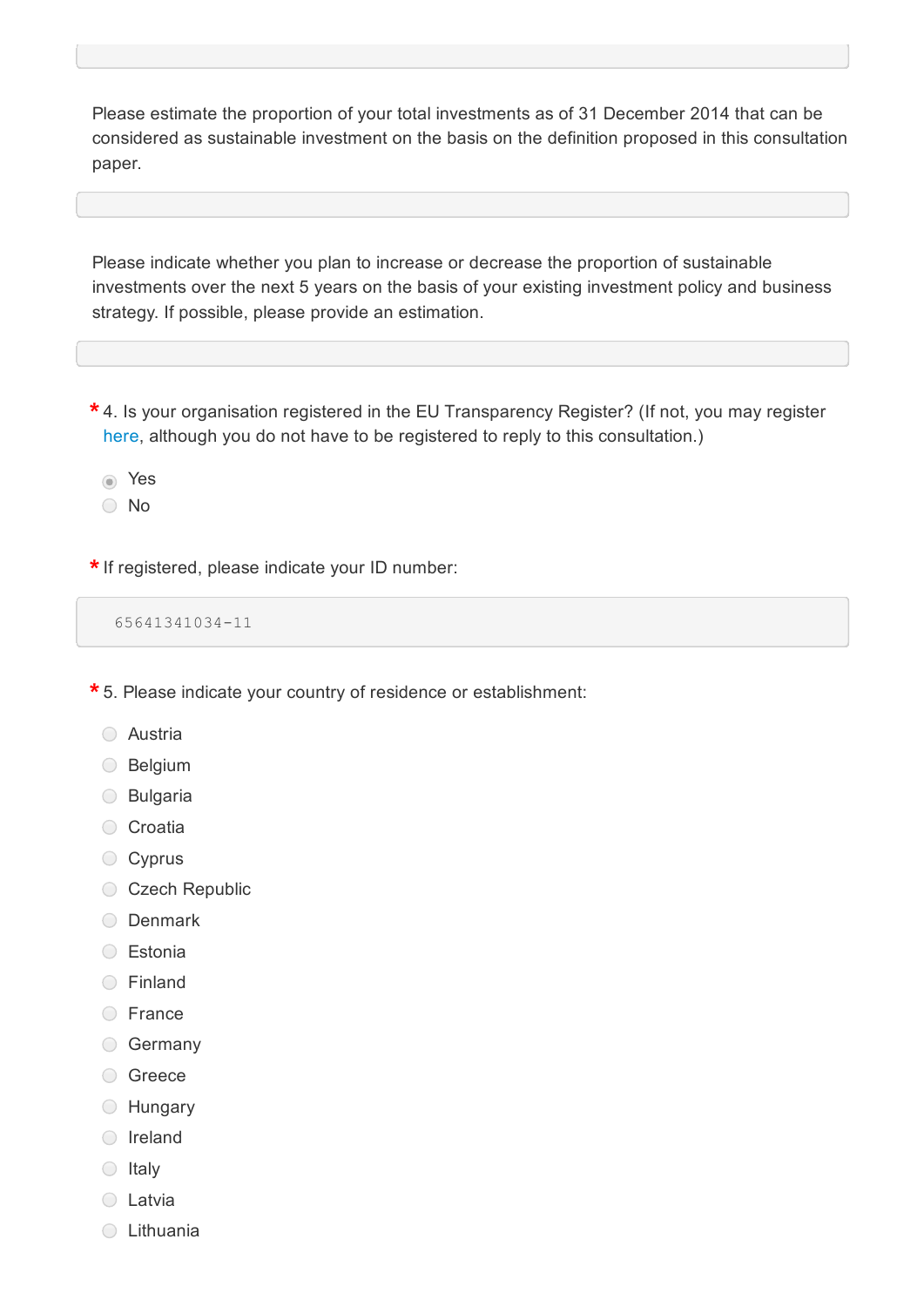- **C** Luxembourg
- Malta
- **Netherlands**
- Poland
- Portugal
- Romania
- **Slovakia**
- **Slovenia**
- ◯ Spain
- Sweden
- United Kingdom
- Other

Other, please specify: \*

6. Please indicate whether you consent to publication: \*

- Under the name indicated I consent to the publication of all information in my contribution, and I declare that none of it is under copyright restrictions that prevent publication.
- $\odot$  Anonymously I consent to the publication of all information in my contribution, except my name/the name of my organisation, and I declare that none of it is under copyright restrictions that prevent publication.
- No, I do not consent to the publication of my contribution. I understand that my anonymised responses may be included in published statistical data, for example, to show general trends in the response to this consultation.

Please note that before completing the survey you will have the opportunity to upload documents to further support or illustrate your views.

## **Questions**

## 1. Rationale for ESG inclusion into investment decisions

1.a. Do ESG factors pay a role in the investment decisions of investors? If not, why? If yes, please specify which considerations are reflecting in your investment policy and mandates? In what form is this commitment expressed?

A high and increasing number of institutional investors are considering ESG factors when investing in either debt or equity issued by companies. ESG risks and opportunities can be, and often are, as real and relevant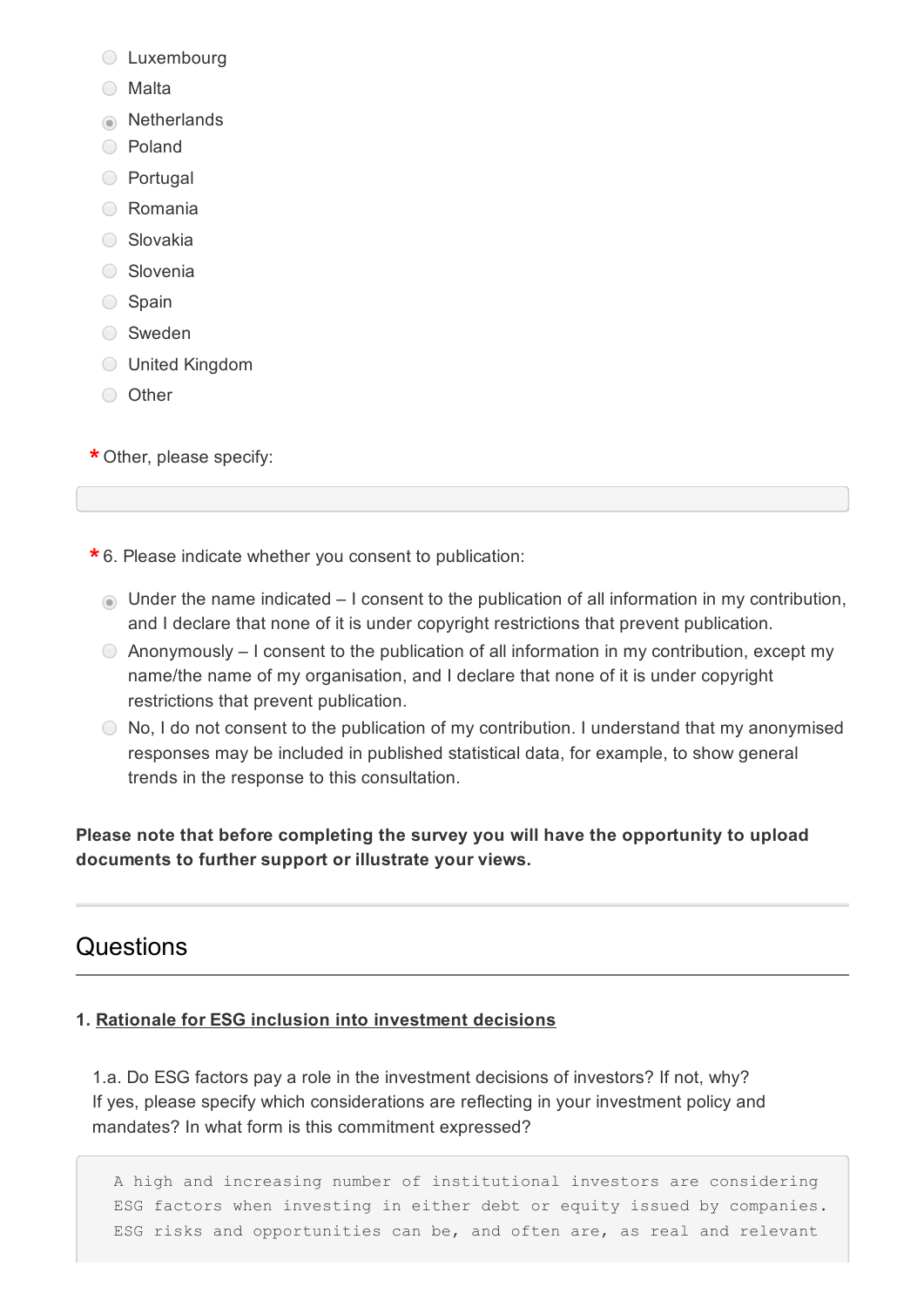as pure financial risks and opportunities. Most investors would argue th at an investment thesis is incomplete if ESG factors were excluded from the analysis. There is also a growing number of engaged investors that u se ESG factors for their engagement with companies. For example in The N etherlands, all of the 70 institutional investors that are participants in Eumedion, with a combined assets under management of EUR 4 trillion, are committed to include ESG factors in their investment and engagement policy. For some investors ESG risks cannot be compensated by financial returns. The commitment to ESG integration is usually expressed in a res ponsible investment policy or strategy, by signing the UN Principles for Responsible Investment or through the endorsement of international conve ntions and standards including the UN Global Compact.

1.b. What is the main rationale for institutional investors and asset managers to take ESG risks and opportunities into account in their investment decisions? Please indicate all the relevant issues (multiple choice)

- a) risk management:
- $\blacksquare$  b) alignment of investment policies with the long-term interests of beneficiaries of the institutional investor,
- $\blacktriangleright$  c) pressure from clients on whose behalf the institutional investor invests funds,
- $\blacksquare$  d) seeking a positive social or environmental impact of investments,
- $\bullet$  e) ethical considerations,
- $\blacksquare$  f) legal or regulatory constraints, please specify,
- $\lbrack \bullet \rbrack$  g) other, please specify.

## a) risk management:

- $\blacksquare$  i) managing asset value risk in the short-term, including preservation of investment value, better investment performance,
- $\blacksquare$  ii) managing asset value risk in the medium-to long-term, mitigation of exposure to longterm and systemic risks,
- $\Box$  iii) management of liability risks,

## $\star$  f) legal or regulatory constraints, please specify:

Dutch law requires pension funds to disclose in their annual report how ESG factors are taken into account in the investment strategy. Furthermo re, financial institutions in the Netherlands are not allowed to invest in cluster munitions producers (in EU member states Belgium, Ireland, It aly, Luxembourg, and Spain similar restrictions apply). Refraining from investments in companies involved in the production, distribution, and s ale of certain types of controversial weapons is considered a sustainabl e investment practice.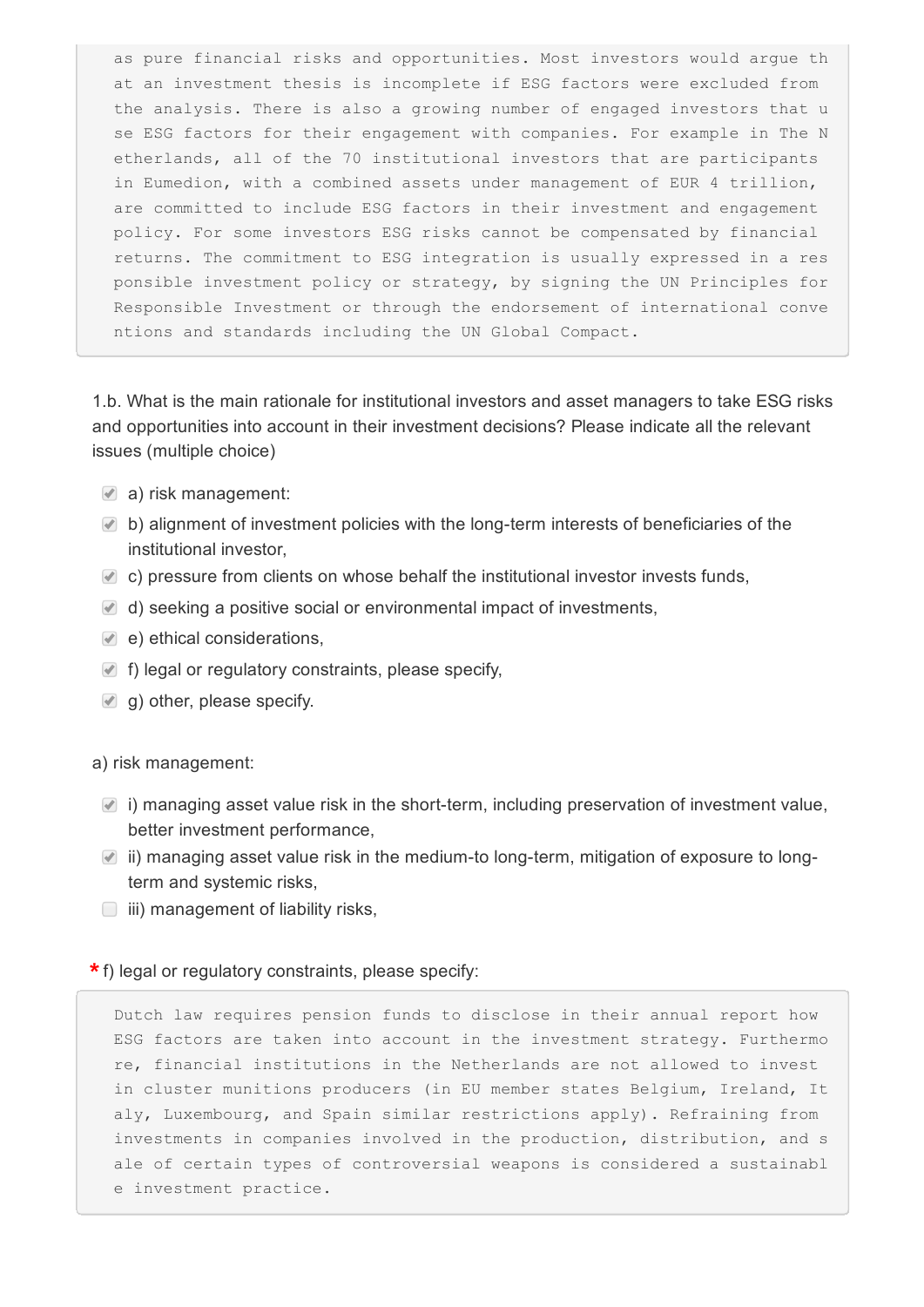$\star$  g) other, please specify:

Managing reputation.

Note: Eumedion represents 70 institutional investors, who are integratin g ESG standards based on their own motivation. The relevance of the issu es mentioned under question 1.b. varies per investor, depending on their mandate, clients and beneficiaries.

Please provide an explanation :

## 2. Information on ESG risks and opportunities

2.a. Which ESG risks do you perceive as material to investors?

The materiality of an ESG risk for investors depends on the particular c orporation and country under consideration. For investing in corporation s, the sector and geographical scope are important factors. When financi ng countries, for example via bonds, the political situation and demogra phy are important aspects. A number of ESG risks are commonly seen as ma terial for most types of investments, for example the governance structu re of a company, fraud, bribery, corruption, tax, board room dynamics, c limate change, pollution, social inclusion, health, employee relations, human- and labor rights and diversity.

2.b. What are the main sources of reliable and relevant information for investors on material medium- to long-term risks and opportunities, particularly on ESG issues?

The main sources for ESG information include corporate (annual) reportin g, preferably following the framework of the International Integrated Re porting Council. This often is followed by third- party services (credit and ESG rating agencies, broker research, data enrichers like Bloomberg, Factset, Sustainalytics, EIRIS, Vigeo, MSCI, ISS, Glass Lewis, Reuters, CapitalIQ, and news agencies), many of whom also use corporate reporting as the starting point of their analysis. Finally, investors use company engagement as source for ESG data.

### 2.c. Is it difficult for investors to access such information? If so, please specify:

Most relevant company specific ESG information is publicly available thr ough the company's website and reporting. More advanced company analysi s, comparison reports, as well as sector- and industry specific informat ion, requires larger data sets and data analysis tools. This information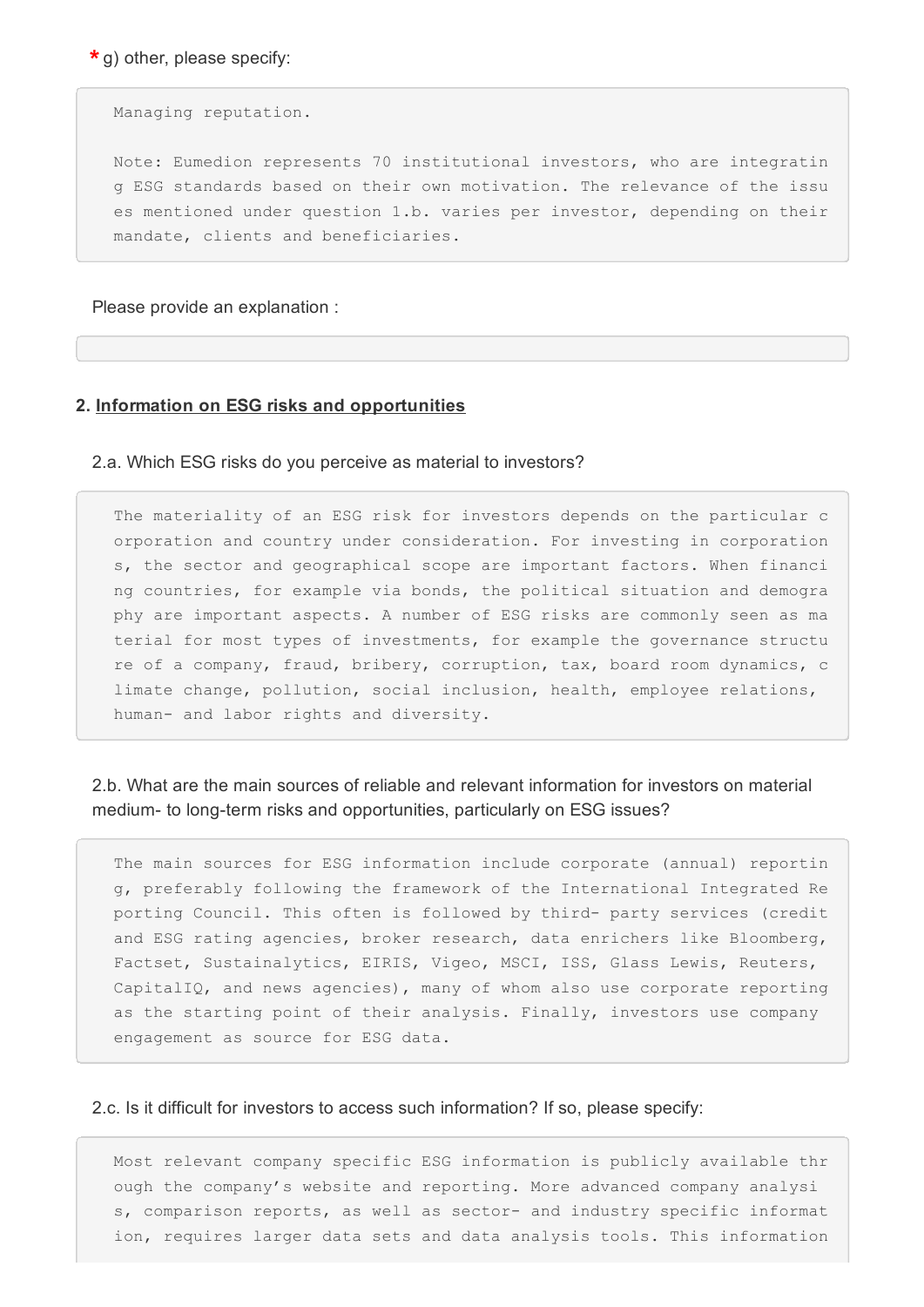is essential to effectively integrate an ESG strategy. This data is prov ided mostly by external ESG research providers.

## 2.d. Is access to such data expensive? If so, please specify:

Company information is in most cases publicly available through (annual) reporting, although it requires substantial resources to make the inform ation provided useful for ESG integration. ESG rating providers offer da ta and services for advanced analysis. Depending on the methodology of E SG integration and the size of the investment portfolio, these services can be expensive. On top of that, institutional investors need to integr ate the data from ESG providers into their own systems to finally implem ent the ESG strategy. This often requires substantial financial investme nts.

Furthermore, although Dutch institutional investors are legally required to exclude companies involved in the production, distribution and sale o f cluster munitions, the list of companies to be excluded is not provide d by the legislator. This forces investors to purchase costly data to co mply with the law.

#### 2e. What factors may prevent or discourage companies from disclosing such data?

```
Strategic considerations
Sustainability data may include commercial sensitive information related
to the company strategy that management prefers not to disclose.
```
Costs of data collection

The collection and disclosure of useful and informative data may require substantial resources and can therefore be costly.

Reputational risk Disclosure of certain information can be disadvantageous, especially whe n the release of such information is not accompanied by proper action to solve the issue.

2.f. What is the main rationale for companies to publish such information? Please indicate all the relevant issues. (multiple choice)

- a) relevance of ESG issues to company performance
- b) attracting financing for specific projects, for example green bonds
- c) legal or regulatory constraints
- d) demand from investors
- e) pressure from stakeholders
- $\Box$  f) other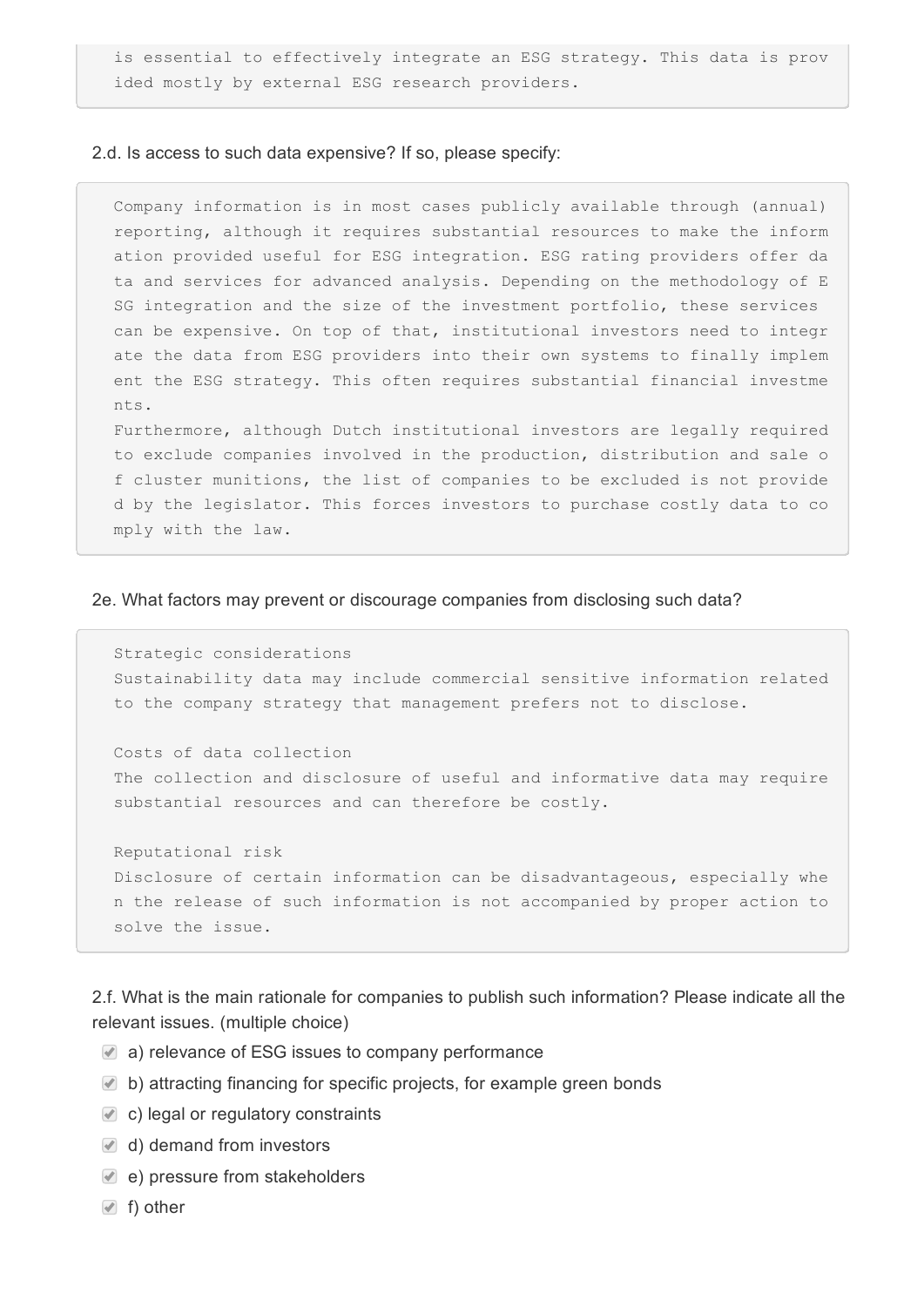$\star$  f) other - please specify:

To be included in sustainability indices like the Dow Jones Sustainabili ty Index.

### 2.g. Is there sufficient accountability for the disclosure by companies of such information?

Although some companies show improvements in obtaining external assuranc e for their sustainability reporting (see question 7f), the credibility of non-financial information is still not comparable with credibility of financial information. Both companies and auditors are making progress i n reporting and verifying sustainability information, but in most cases full external assurance of this information is lacking . Initiatives lik e the Sustainability Accounting Standards Board aim for sustainability a ccounting standards that help public corporations disclose material, dec ision-useful information to investors.

## 2.h. What are the best practices as regards internal corporate governance processes to ensure proper reliability of the disclosed information?

To fully integrate sustainability practices and related reporting proces ses into a company's operations, a sustainability strategy supported by the board is essential. This requires coordination of sustainability rel ated activities between management, the internal audit department, the e xternal auditor and, if in place, the sustainability committee.

### 2.i. What is the role of specific ESG investment instruments, like green bonds?

Specific ESG instruments, like green bonds and social bonds, are aiming to generate positive social and environmental impact next to a financial return on investment. They currently represent an insignificant part of the credit market. The bond may be issued by an entity that has sustaina ble characteristics on issuance, but it may not be certain whether this remains the case. Institutional investors have the capacity to monitor s ustainability of the reporting entity not only on issuance. Green bonds do raise awareness and can be considered an positive development in the market for low-carbon, climate friendly investment opportunities for esp ecially retail investors.

## 3. Integrating ESG information into risk assessment models of institutional investors and asset managers

3.a. What should an appropriate long-term risk assessment methodology look like? Please indicate some examples of good practice.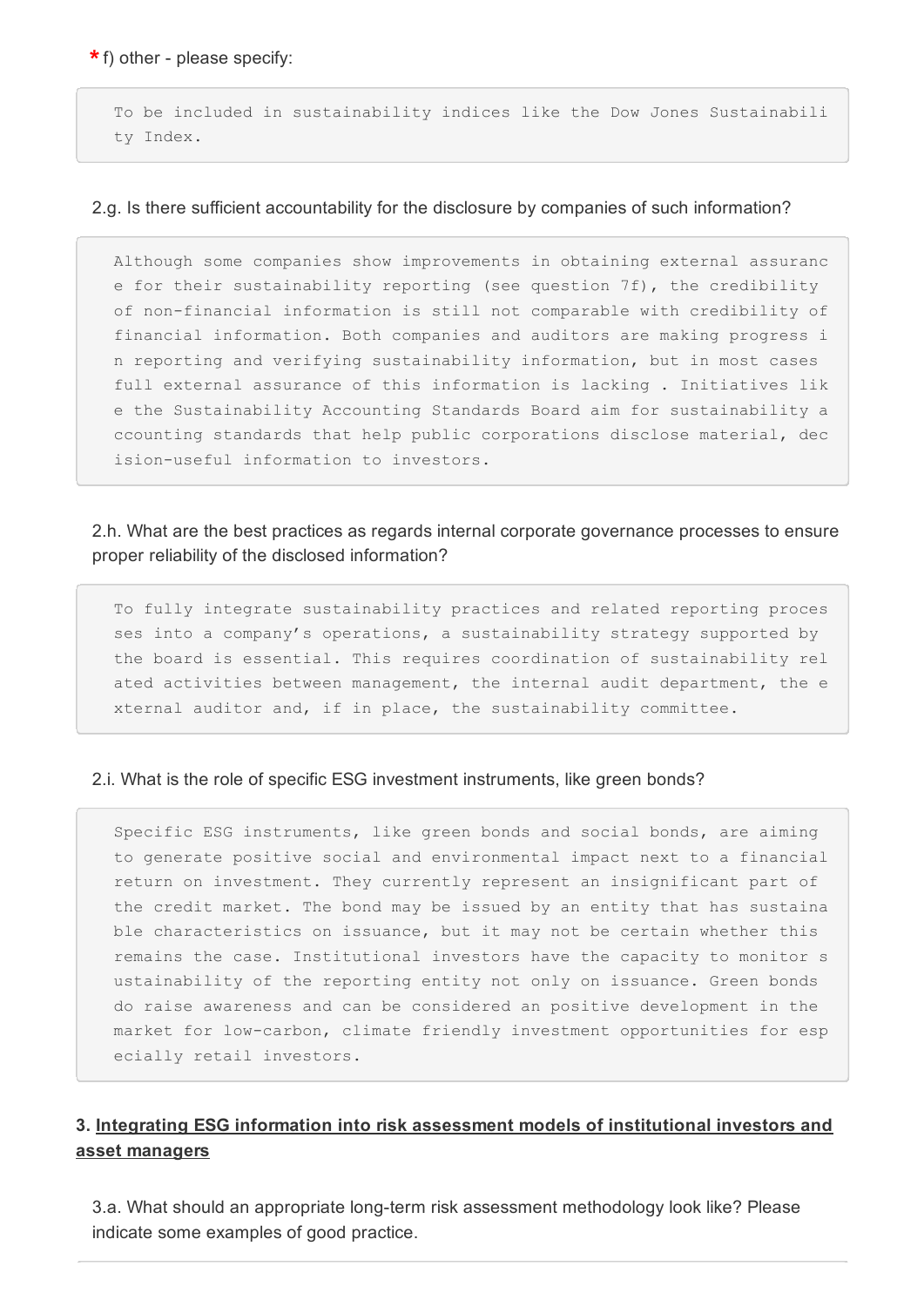The long-term risk assessment methodology applied by investors varies pe r investor. An appropriate long-term risk assessment focuses on a range of factors, including environmental issues, social issues, governance an d transparency, and usually consists of the following steps:

#### Data collection

Information is collected from various sources, including company reporti ng, company information obtained via dialogues, and information provided by third parties like NGO's and media sources.

#### Data verification

The collected data may be subjected to external verification. Also, a co mpany's environmental management systems or health and safety management systems may be certified by internationally recognized standards.

#### - Data analysis

The collected trusted data results in a sustainability profile of the co mpany, that can be compared with other companies in the sector to identi fy company specific risks.

How the methodology and the collected information is used, depends on th e ESG integration strategy in place. Institutional investors can decide to apply a best-in-class approach, meaning they invest primarily in comp anies with relative low ESG risks compared to industry peers. The ESG in formation can also be topic for discussion during an engagement program with companies. Other methodologies of ESG integration include negative screening (exclusion), impact investing and sustainability-themed invest ing. This list is not exhaustive however, which strategy is executed dif fers per institutional investor and per asset class.

3.b. Are there specific barriers, other than those of a regulatory nature (see question 9) for investors to integrate medium-to long-term risk indicators, including ESG matters in their risk assessment? If so, please indicate what you consider to be the main barriers.

There is a persistent perception by some investors that ESG integration will jeopardize returns. Various recent studies show that considering (m aterial) sustainability factors in a long-term investment strategy does not result in lower returns, and does result in lower investment risks. For some institutional investors, especially smaller ones with few asset s under management, integrating a valuable ESG strategy is relatively co stly and resource-intense. Furthermore, in a global context, there is a difference of opinion whether ESG integration fits within the fiduciary duty of investors.

### 4. Integration of ESG aspects in financial incentives

4.a. When selecting and remunerating asset managers, how do institutional investors take into account asset managers' integration of ESG issues into investment strategies? What are the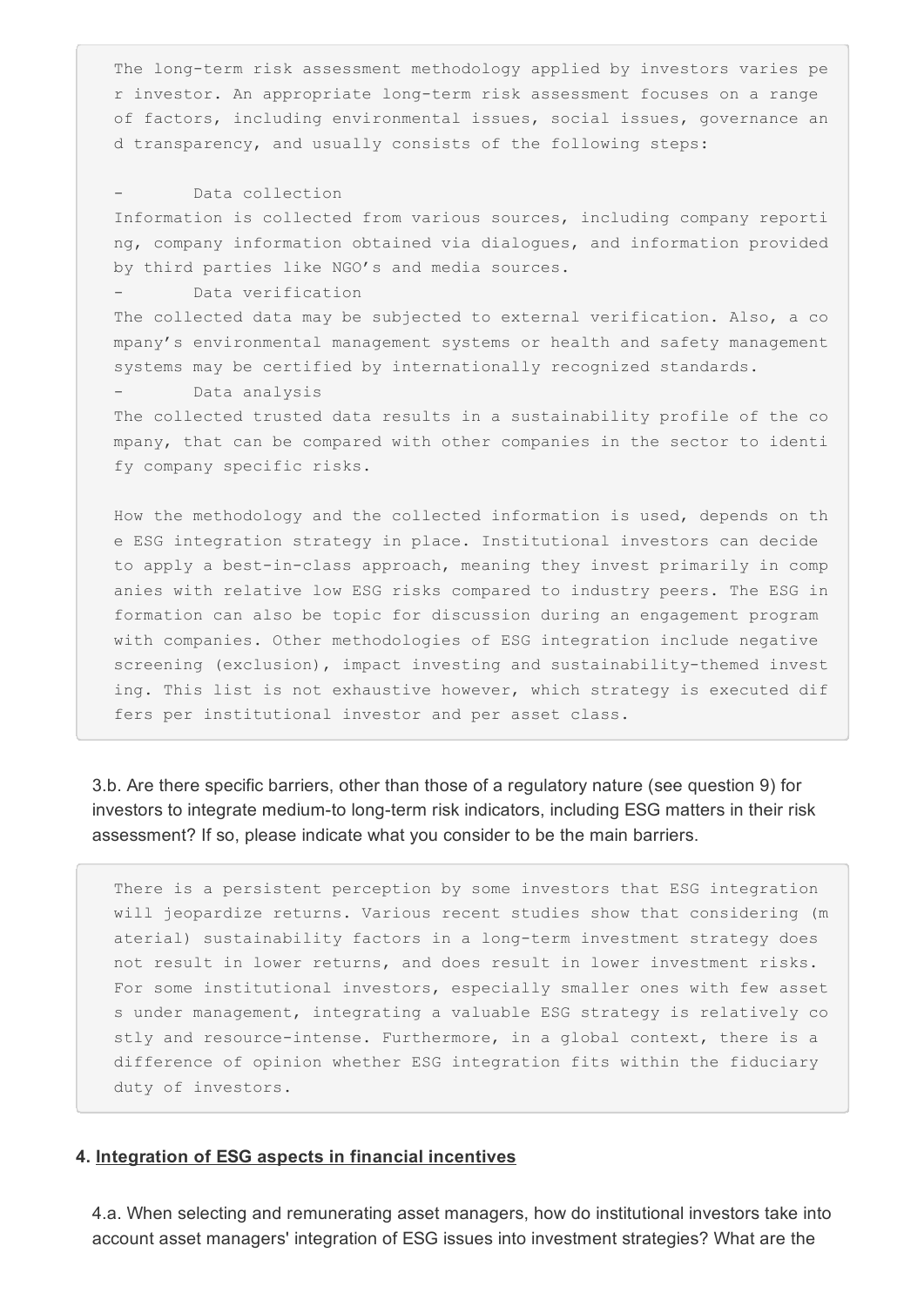Integration of ESG issues into investment strategies already is common p ractice for asset owners, they let asset managers explain in detail what the role of ESG factors is in their investment process, also as part of tender processes for awarding mandates to asset managers. This results i n growing awareness and flexibility by asset managers to fulfill the spe cific needs regarding long-term and sustainable investment options.

4.b. Is ESG performance and active asset ownership taken into account in the remuneration of the executives and/or board members of institutional investors? What are the best practices in this area?

In the Netherlands, variable compensation based on ESG-criteria and bonu ses are uncommon in the remuneration policies of pension fund executives and board members. Executives and board members of company pension funds however, often fall under the remuneration policy of the related company which may include ESG performance criteria. Remuneration packages of exe cutives at more commercial focused financial institutions do sometimes i nclude criteria related to ESG and sustainability performance.

## 5. Capacity of institutional investors

5.a. Do you think that the lack of scale or the lack of skills and resources of some institutional investors may affect their ability to integrate ESG factors in investment decision-making and engage on such issues? If so, how? Please provide evidence if possible.

Integrating an ESG investment strategy can be resource intense and costl y, depending on the chosen approach. Advanced portfolio analysis on ESG issues requires a large amount of data and tools, which is less of a (fi nancial) burden for large investors. However, even with less resources a vailable, running an ESG strategy is possible in the form of limited eng agement on a smaller number of material ESG topics, with a smaller numbe r of companies.

5.b. Please indicate measures/practices that have contributed to enhance institutional investors' capacity and ability to integrate ESG factors in investment decision-making and engage on such issues.

On various platforms, institutional investors collaborate to promote a m ore sustainable, long-term oriented economy and capital market. In the N etherlands, Eumedion offers a platform for investors to encourage active ownership, ESG practices and sustainability and governance performance a t listed companies. On a European level, Eurosif (the European Sustainab le Investment Forum) functions as a network and think-tank whose mission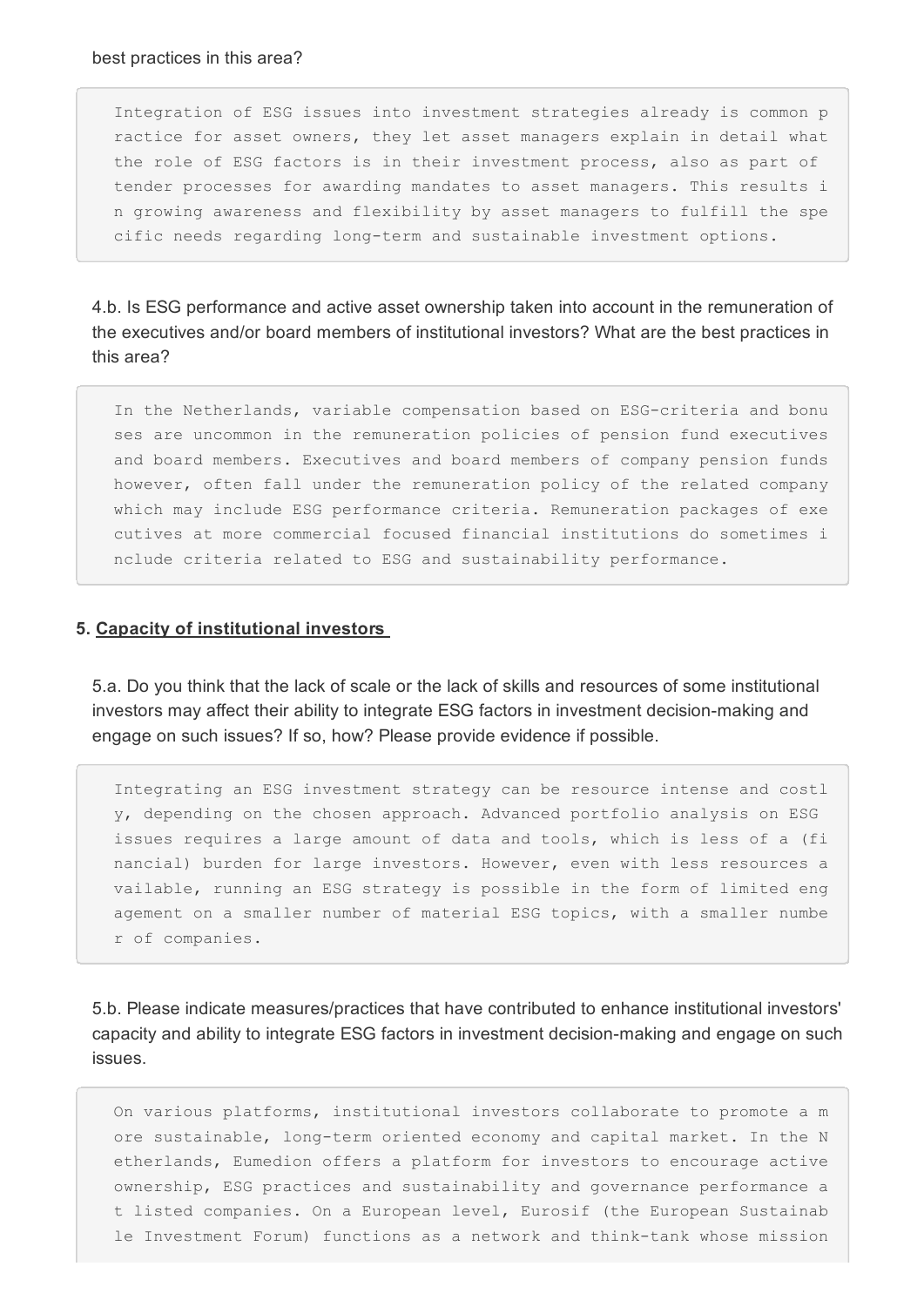is to develop sustainability through European financial markets. Globall y, the International Corporate Governance Network (ICGN) promotes govern ance standards. The United Nations Principles for Responsible Investment (PRI) offers signatories access to the Clearinghouse, a platform for col laborative engagement initiatives. The Clearinghouse provides PRI signat ories with a forum to pool resources, share information, enhance influen ce and engage with companies, stakeholders, policymakers and other actor s in the investment industry.

## 6. Internal governance and accountability of the institutional investor

6.a. To what extent can good internal governance of institutional investors, such as mechanisms aiming to align interests between beneficiaries, board and key executives, influence their ability and willingness to integrate ESG factors in investment decision-making and engage on these issues? Please provide evidence or good practices if possible.

Integrating ESG factors into investment decision-making processes is par t of the social responsibility of institutional investors. Investors are increasingly surveying their beneficiaries to investigate the willingnes s to integrate non-financial issues and to identify relevant ESG factor s. Questioning beneficiaries for their views on ESG integration and long term investing may influence the board and key executives on these issu es. Examples include Dutch pension fund PMT's online panel survey on res ponsible investment (http://www.bpmt.nl/actueel/pmt-online-panel-over-ve rantwoord-beleggen#.Vta7yZzhC70) and pension fund ABP's recent strengthe ning of its responsible investment policy, motivated by the wishes of it s members (https://www.abp.nl/english/press-releases/new-responsible-inv estment-policy.aspx).

6.b. Do beneficiaries of pension funds and other institutional investors with long-term liabilities obtain sufficient and clear information about how the fund or investor is managing ESG risks? Can they give their opinion/be consulted on these aspects? Please provide examples of good practice.

All Dutch pension funds are required by law to disclose in their annual report on how ESG issues are taken into account in the fund's investment policy. Many pension fund, their asset managers and other institutional investors, publish separate annual responsible investment reports, discl osing information on the ESG strategy, investment policy, voting policy and results, and engagement outcomes. In addition, media and NGO's are r egularly disclosing research, benchmarks and reports on responsible inve stment practices by institutional investors.

6.c. Are beneficiaries interested in matters referred to above? Please provide evidence if possible.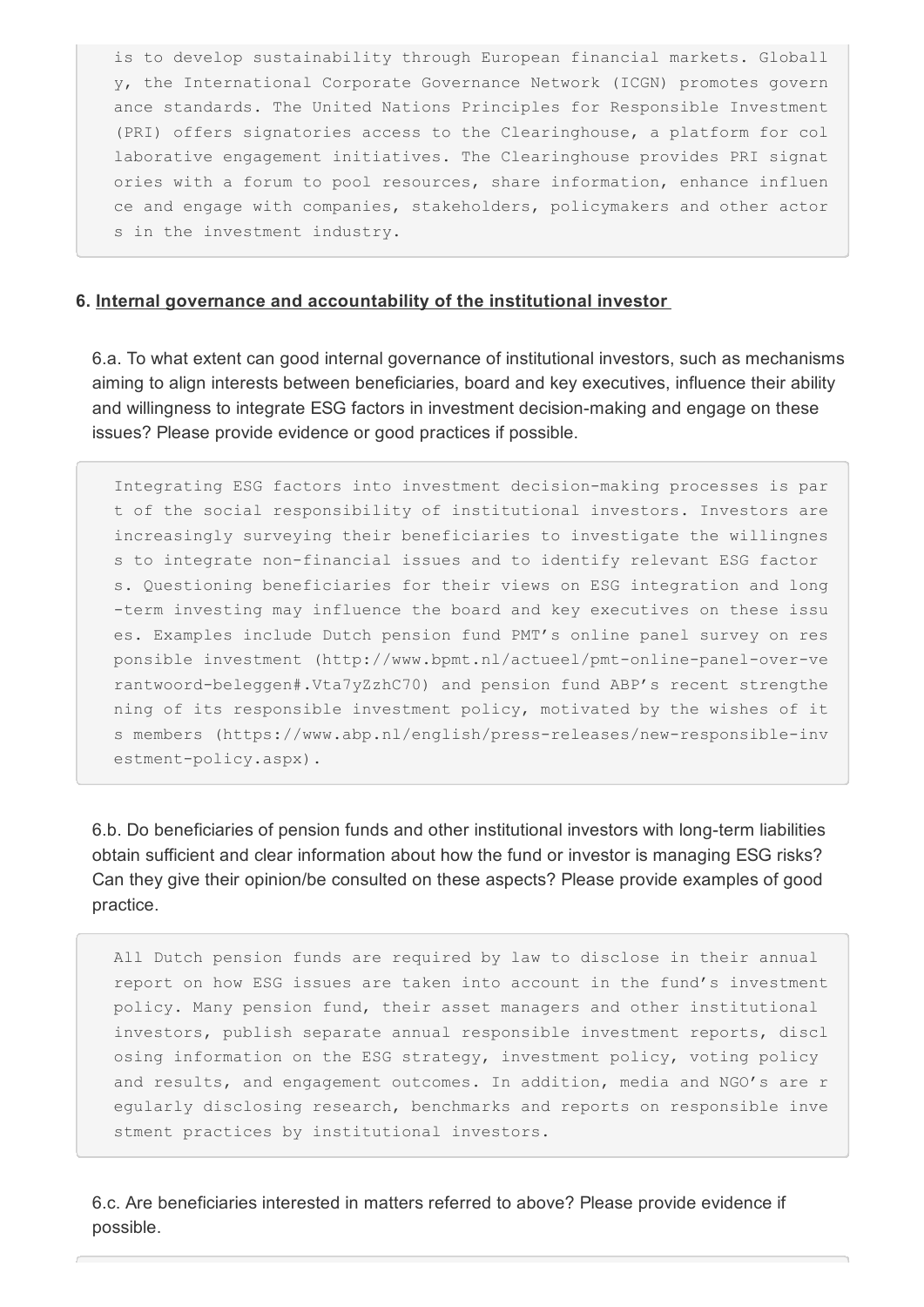An increasing number of institutional investors, especially pension fund s, are engaging with their beneficiaries when prioritizing ESG factors. This process leads to growing awareness of the importance of sustainable and long-term investing. For institutional investors, engagement with be neficiaries can result in a stronger mandate for ESG integration in inve stment decisions.

## 7. The role of other service providers

7.a. Is there sufficient long-term oriented, reliable and relevant external investment research? Are there barriers to good quality external investment research on ESG risks and opportunities? If so, please explain. What role, if any, do financial incentives or conflicts of interests of some service providers play?

Various research providers offer solutions for ESG integration to instit utional investors. These services usually consist of ESG company data an d ratings, as well as instruments for portfolio analysis and advanced sc reening tools. For the quality of their services, ESG rating providers primarily depend on sustainability information disclosed by companies. A possible barrier to good quality information is the lack of common standards on how compa nies disclose sustainability data. This complicates the comparability of data, and forces research providers to do a qualitative in stead of quan titative assessment. Also, there are doubts of the business models of so me organizations providing ESG related information, the objectivity of i nformation is in cases questionable. In addition, as mentioned in the answer of question 3.b, especially smal

ler institutional investors with few assets under management, the integr ation of a valuable ESG strategy is relatively costly and resource-inten se.

7.b. To what extent do investment banks, investments analysts and brokers provide information on medium-to long-term company performance, including corporate governance and corporate sustainability factors, when they make buy, sell and hold recommendations to investors?

Not relevant: we do not receive analyst reports.

7.c. To what extent do investment consultants consider the asset managers' approach to ESG issues and active asset ownership when advising institutional investors about the selection of asset managers?

Not relevant: we are not a client of investment consultants.

7.d. To what extent do proxy advisors consider medium-to long term performance of companies,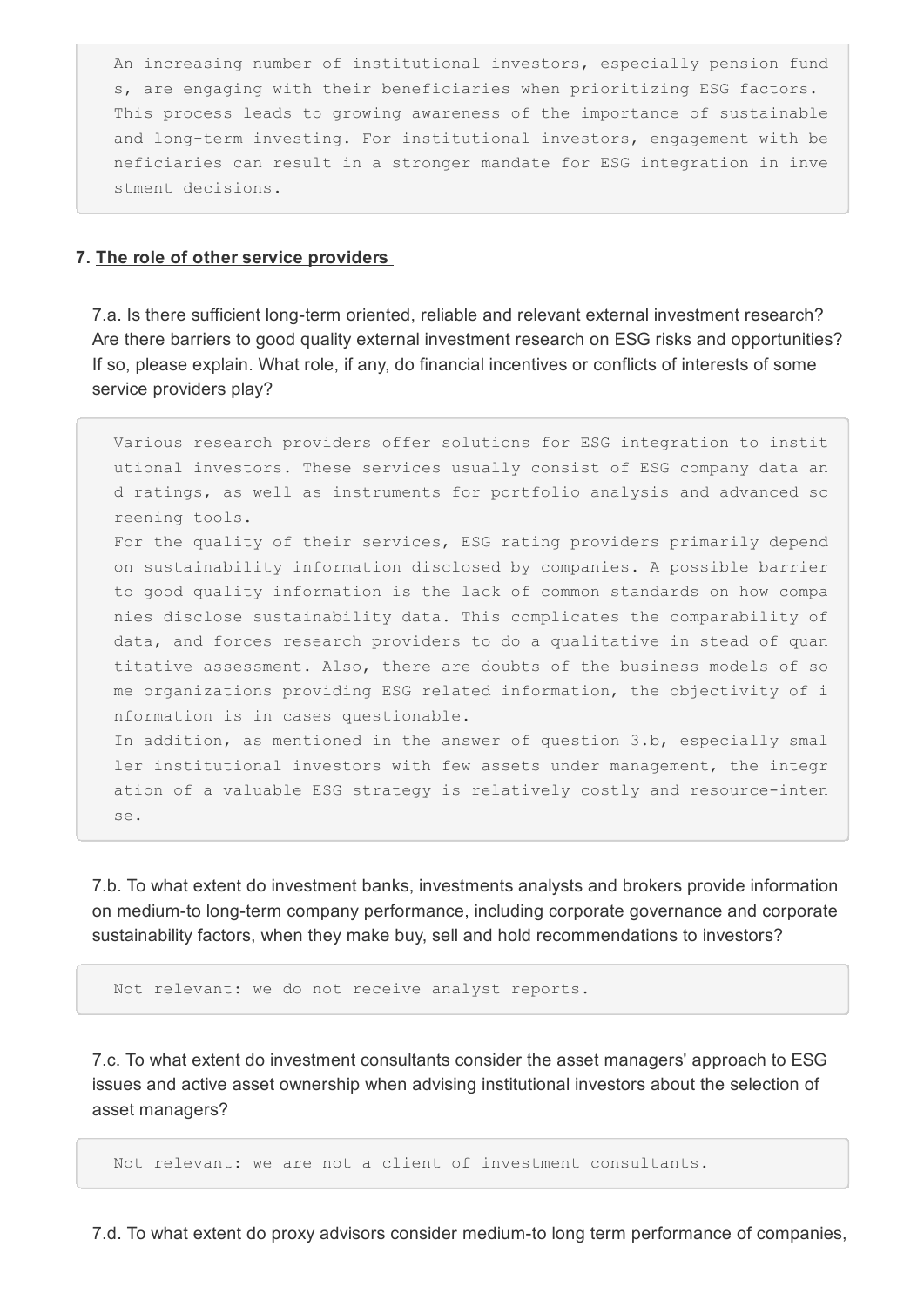including ESG performance, in their voting recommendations?

Not relevant: we are not a client of proxy advisors. NB: proxy advisors ISS (http://www.issgovernance.com/esg/) and Glass Lewis (http://www.glas slewis.com/esq-services/) both disclose ESG-policies.

7.e. To what extent do credit rating agencies take medium-to long term performance of companies, including ESG performance, into account in their ratings?

Although most publicly available company reports from credit rating agen cies primarily focus (next to financial analysis) on governance issues, there is increasing attention for environmental and social factors as we ll. In March 2016, Morningstar announced the incorporation of sustainabi lity ratings for 20,000 funds (https://www.morningstar.com/news/pr-newswire/PRNews 20160301CG33842/morningstar-introduces-industrys-first-susta inability-rating-for-20000-funds-globally-giving-investors-new-way-to-ev aluate-investments-based-on-environmental-social-and-governance-esg-fact ors.html). Also Moody's (https://www.moodys.com/research/Moodys-Incorpor ating-environmental-social-and-governance-risks-into-credit-analysis--PR \_334072) and S&P (http://www.actuarialpost.co.uk/downloads/cat\_1/SP\_Clim ate%20Change%20Impact%20On%20Corporates\_Apr212014.pdf) include ESG risks into its credit ratings.

7.f. What are the best practices as regards independent external assurance (for example auditor review) for the disclosure by companies of material medium- to long-term risks and opportunities, particularly ESG issues?

Companies are increasingly putting efforts in reporting on high quality, material and meaningful medium- to long-term and sustainability risks an d opportunities. This includes more focus on assurance by the external a uditor. Best practices in the Dutch market are for example KPN, which pu blished a combined independent auditor's report on the financial stateme nts and sustainability information in KPN's Integrated Annual Report 201 5. Other examples of companies providing limited or reasonable assurance on their sustainability reporting over 2015 include Philips, AkzoNobel a nd SBM Offshore.

## 8. The role of non-professional investors

8.a. Do you know of initiatives that led to more sustainable and responsible investment from non-professional investors? Please provide details about them.

An increasing number of institutional investors are offering ESG-related retail products to their clients. Also, tax incentives from the governme nt aim to stimulate investments by non-professional investors in project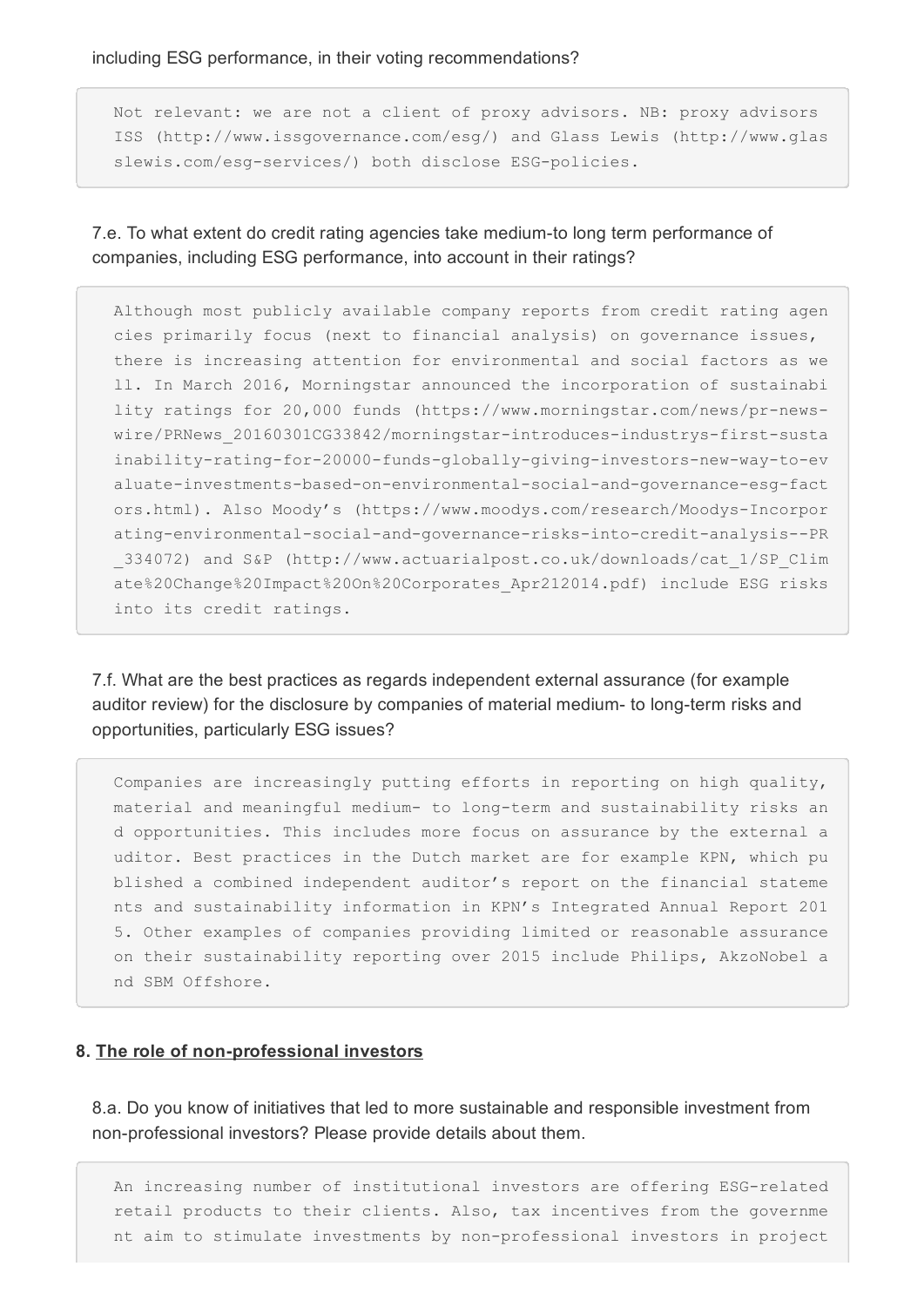s related to renewable energy. The VBDO (Dutch Sustainable Investment Forum) is, alongside its goal of promoting sustainable investment practices, actively targeting non-profe ssional investors to consider ESG factors when making investment decisio ns.

### 9. Legal or regulatory constraints

9.a. Are there legal or regulatory constraints likely to significantly and unduly prevent or discourage investors from taking a long-term view in their investment strategies and decisions and from investing in a sustainable way? If so, please provide details.

Effective sustainable and long-term investing requires substantial resou rces. Some institutional investors that embrace responsible investment p ractices and support active ownership tend to reduce their investment po rtfolio to intensify engagement with the companies they invest in. Regul ators should therefore promote the possibility for pension funds and oth er institutional investors to invest in a more concentrated portfolio. Furthermore, supervisory bodies like the Netherlands Authority for the F inancial Markets (AFM), tend to discourage integration of ESG strategies for example when promoting a passive investment strategy. Also, the requ irement of pension funds to submit a recovery plan to the Dutch Central Bank when it no longer holds the required funds based on the policy fund ing ratio, is sometimes conflicting the long-term sustainable investment strategy of the fund.

9.b. Do you believe that there are any barriers to the understanding by institutional investors and asset managers of their fiduciary duties that would not enable them to appropriately take ESG factors into account in their investment decisions? Please explain.

The United Nations Principles for Responsible Investment (PRI) concluded in a report published in 2015 that fiduciary duty are no longer an obsta cle to asset owner and asset manager action on ESG factors. This develop ment is closely related to increasing recognition that ESG issues are ma terial to an investment portfolio. There are still, however, regional di fferences in interpretation of the concept of fiduciary duty.

## 10. Others

10.a. Are you aware of any other incentives or obstacle(s) with a significant impact? If so, which ones?

Insurers have been investing less in shares in listed companies in recen t years. Under the new Solvency II regime insurers must, in principle, h old a 39% capital charge for owning shares in listed companies in the de